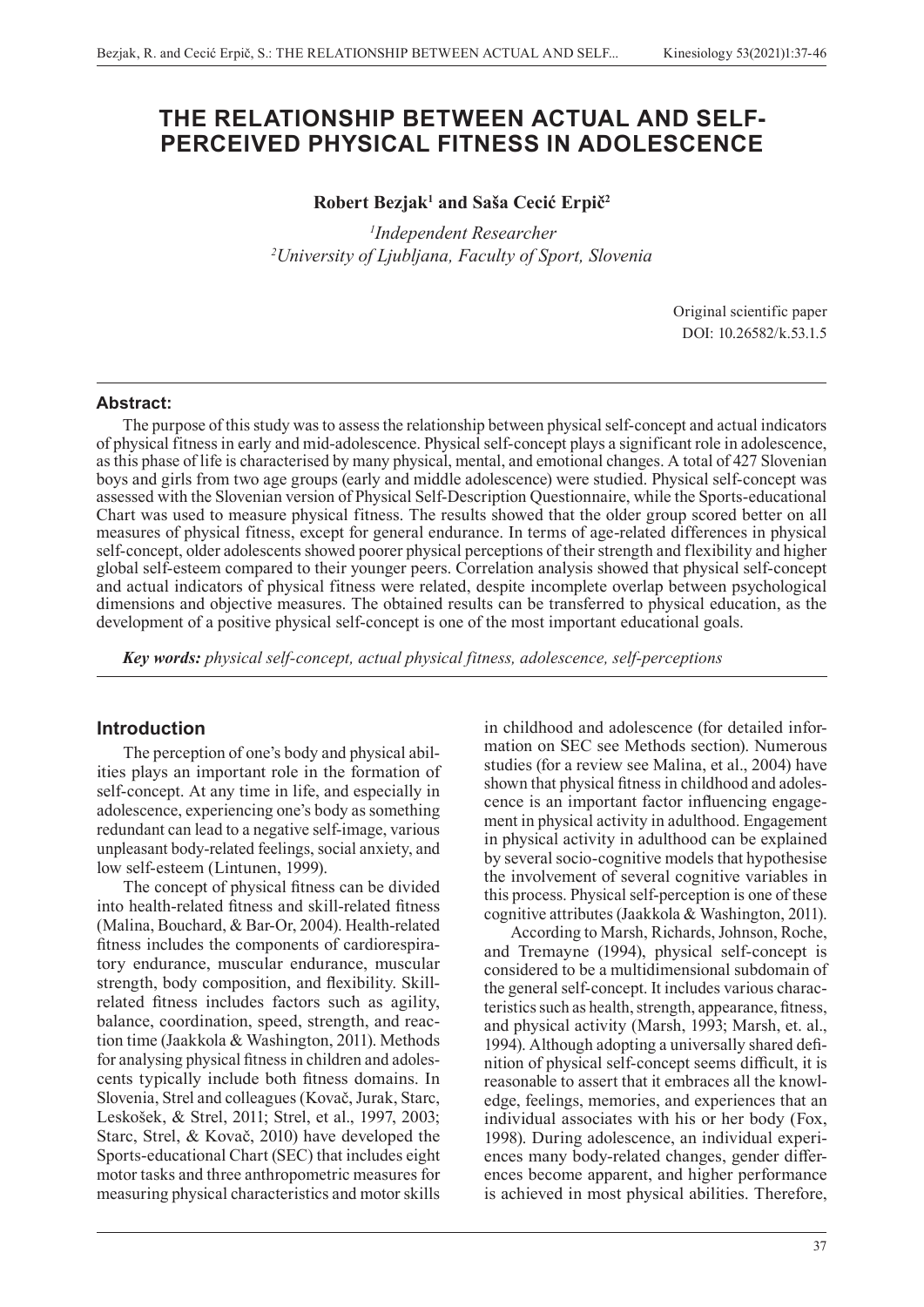physical self-concept is believed to play a crucial role during adolescence.

The relationship between physical self-perceptions and physical fitness has been demonstrated in many studies with samples of children (e.g., Hagger, Chatzisarantis, Biddle, & Orbell, 2001; McIntyre, Parker, Chivers, & Hands, 2018) and adolescents (e.g., Carcamo-Oyarzun, Estevan, & Herrmann, 2020; Carraro, Scarpa, & Ventura, 2010; Jaakkola & Washington, 2011; Labbrozzi, Robazza, Bertollo, Bucci, & Bortoli, 2013). According to Sonstroem's (1998) theory, physical fitness influences self-esteem through physical competence. Marsh (1993) developed a specific test of physical self-concept, the Physical Self-Description Questionnaire (PSDQ, for detailed information on the PSDQ see Methods section). It is one of the most widely used physical self-concept instruments that has been internally and externally validated.

Currently, there are no studies on the relationship between physical self-concept and physical fitness that include Slovenian adolescents. In particular, it is important to know how young and middle-aged adolescents perceive their physical self in relation to their fitness level and whether there are age-related differences in actual and self-perceived physical fitness. The present study focused on the relationship between physical self-concept and actual physical fitness in a sample of Slovenian early and middle adolescents. Therefore, this study had two aims: first, to analyse age-related differences in actual and self-perceived physical fitness, and second, to evaluate the relationship between the self-perceived physical fitness and its objective measures.

## **Method**

## **Participants**

Participants were a sample of 224 ( $n_{\text{boys}} = 101$ ,  $n<sub>girls</sub> = 123$ ) primary school students and 203 ( $n<sub>boys</sub>$  $= 83$ ,  $n<sub>girls</sub> = 117$ ) secondary school students from different randomly selected schools in Slovenia. Participants from the primary school were the 5<sup>th</sup> and 7<sup>th</sup> grade students (subjects' age varied between 12 and 14 years;  $M = 13.34$ ,  $SD = 0.75$ ) and participants from the secondary school were the 1<sup>st</sup> and 3<sup>rd</sup> grade students (their age varied between 16 and 18 years;  $M = 16.70$ ,  $SD = 0.67$ ). The younger group represents the early adolescence stage (EA), while the older group represents the middle adolescence stage (MA).

### **Instruments**

The Physical Self-Description Questionnaire (PSDQ; Marsh, et al., 1994) was used to assess physical self-concept. The PSDQ measures nine specific components of physical self (appearance, strength, fitness/endurance, flexibility, health, coordination, physical activity, sport competence, body fat) and two global components (Global Physical Self-Concept, Global Self-Esteem). The PSDQ consists of 70 items rated on a six-point Likert scale (1: strongly disagree, 6: strongly agree), with higher scores indicating higher physical self-concept. All negatively worded items (21 in total) are reversely scored and merged with other scores on the appropriate scale. Each scale consists of six items, except health and self-esteem (eight items each). The questionnaire was translated and adapted to the characteristics of the Slovenian sample by the authors of the present article. The Slovenian version of the PSDQ has good internal consistency (alphas range from .72 to .88) and validity (Bezjak, 2016).

Physical fitness was assessed using the Sportseducational Chart (SEC; Strel, et al., 1997). It measures eight components of physical fitness: general endurance [T600; 600-metre run test], static strength, i.e. muscular endurance of the shoulder girdle and arms [bent-arm hang test], sprint speed [60-metre run test], explosive strength [standing long jump test], coordination of the whole-body movements [obstacle course backward test], flexibility [forward bending on the bench test], speed of alternating movements [hand tapping test], and endurance strength, i.e., strength of abdominal muscles [sit-ups]. In addition to these motor measures, one morphological measure was collected [upper arm skinfold]. With the exception of the upper arm skinfold, the 60- and 600-metre run tests, higher scores represent better test results. All motor skill data were obtained from the Slovenian National Database of Motor Skills and Physical Characteristics (Strel, et al., 1997).

### **Procedure**

A university human research ethics committee granted approval for this study. Parents or guardians provided written informed consents. All physical fitness assessments were conducted in schools during physical education classes as part of the National Physical Fitness Study. During the assessment, special care was taken to limit the possibility of comparing test scores between students. The PSDQ was administered to participants in a group class setting during the same week as the physical fitness assessments. Because students did not receive the physical fitness test results and the administration of the PSDQ did not occur on the exact same day, it can be assumed that the actual physical fitness test results did not influence the later ones.

Students answered to the PSDQ items voluntarily and anonymously, while the participation in the physical fitness tests (SEC) was mandatory, as they were part of the PE curriculum.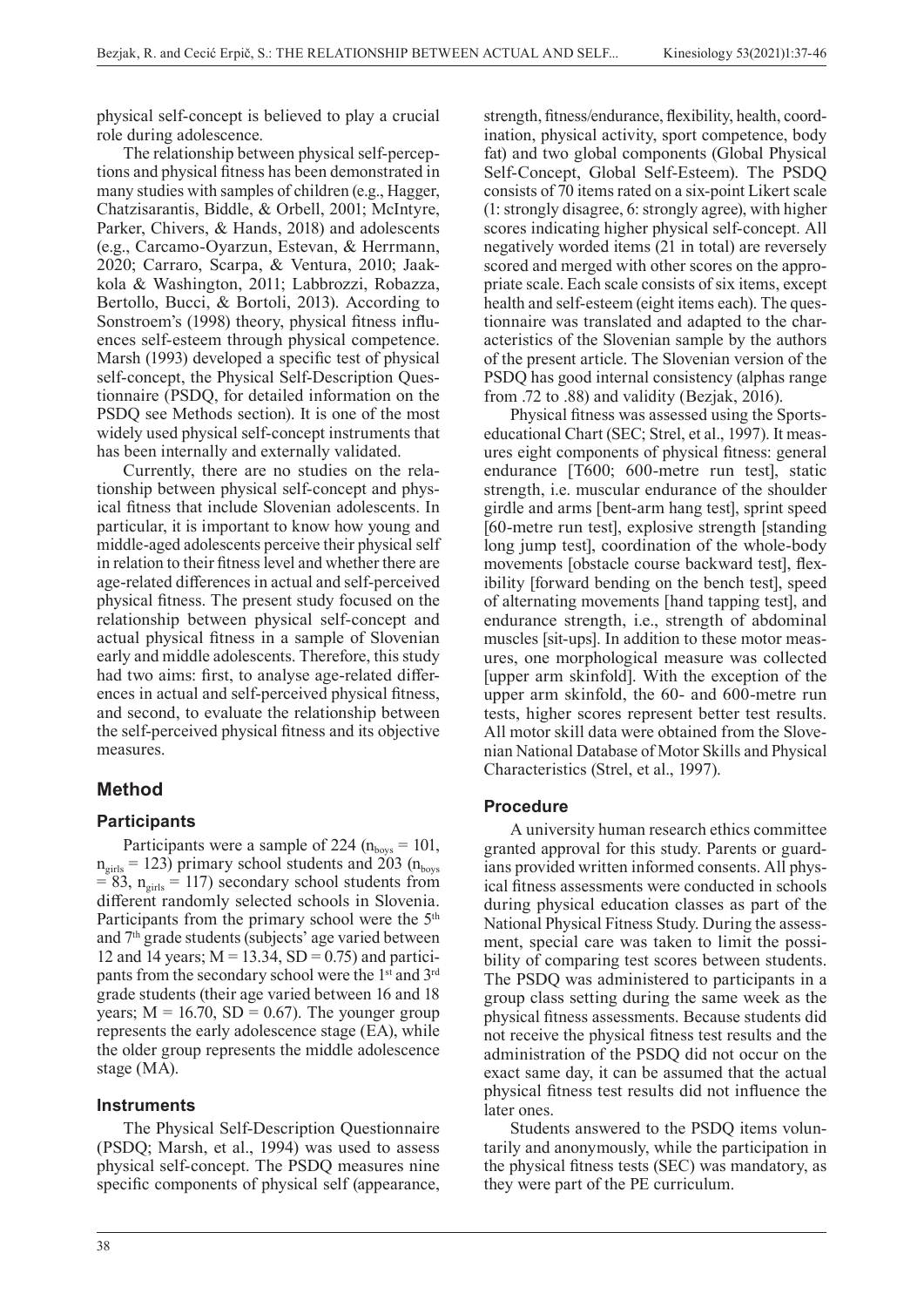### **Data analysis**

Participants' scores on the PSDQ and SEC were summarized using descriptive statistics. The one-way ANOVA was used to evaluate differences in actual and self-perceived physical fitness between the students of different age groups. Since gender could affect both measures (physical tests and perceived self-concept), ANCOVA test was performed to avoid its effects in the comparison between the two age groups, using gender as a covariate.

The relationship between subjective and objective measures of physical self (i.e. between measures obtained with SEC – actual physical fitness and measures obtained with PSDQ – perceived physical fitness) was determined with bivariate Pearson correlations.

## **Results**

#### **Differences by age**

Table 1 shows descriptive statistics of actual physical fitness measures by age. Results show that the primary and secondary school students differed significantly in all but two of the measures of actual physical fitness (see Table 1). The older students scored better on the hand tapping test, standing long jump, obstacle course backward test, forward bending on the bench test, as well as bent-arm hang test. The older group of students also achieved a higher number of sit-up repetitions and ran faster on the 60-metre course. However, there were no significant differences between the two groups in upper arm skinfold and 600-metre run scores.

Descriptive statistics and one-way ANOVA results for the PSDQ measures are presented in Table 2. Differences between the age groups were significant only for two specific components of physical self, i.e., strength and flexibility, and for global self-esteem. Mean scores indicated that the older students showed poorer physical perceptions of their strength and flexibility compared to the younger students. On the other hand, the results indicated that the older adolescents showed higher global self-esteem than their younger peers.

Since gender could have an influence on both sets of measures (physical tests and perceived self-concept), the statistical test ANCOVA was performed to avoid its influence. The results of one-way ANCOVA using gender as a covariate are presented in Tables 3 and 4. Table 3 shows the adjusted means and the ANCOVA used to test differences between the two age groups for the actual physical fitness variables, adjusted for

*Table 1. Descriptive statistics and testing differences between age groups—actual physical fitness variables (assessed with Sportseducation Chart)*

| Variable                     | Age<br>group | N   | M      | SD    | Min | Max | df     | F      | Sig. |
|------------------------------|--------------|-----|--------|-------|-----|-----|--------|--------|------|
|                              | EA           | 180 | 12.13  | 5.54  | 3   | 31  | 1,303  | 1.10   | .296 |
| Upper-arm skinfold*          | <b>MA</b>    | 126 | 12.86  | 6.54  | 3   | 41  |        |        |      |
| Hand tapping                 | EA           | 179 | 42.37  | 4.83  | 27  | 57  | 1,302  | 117.24 | .000 |
|                              | MA           | 125 | 48.38  | 4.66  | 34  | 63  |        |        |      |
|                              | EA           | 176 | 179.88 | 27.13 | 105 | 275 |        |        |      |
| Standing long jump           | MA           | 124 | 199.92 | 36.22 | 130 | 287 | 1,298  | 30.00  | .000 |
| Obstacle course<br>backwards | EA           | 173 | 112.83 | 27.70 | 58  | 238 |        | 22.70  | .000 |
|                              | MA           | 124 | 98.21  | 23.60 | 62  | 160 | 1,295  |        |      |
|                              | EA           | 176 | 47.52  | 9.69  | 20  | 75  |        | 52.91  |      |
| Sit-ups                      | MA           | 123 | 56.38  | 11.27 | 24  | 85  | 1, 297 |        | .000 |
| Forward bend on the          | EA           | 178 | 46.53  | 8.61  | 17  | 66  |        |        |      |
| bench                        | MA           | 125 | 50.86  | 7.15  | 27  | 66  | 1,301  | 21.34  | .000 |
|                              | EA           | 173 | 41.11  | 26.72 | 0   | 120 |        |        | .004 |
| Bent-arm hang                | MA           | 124 | 49.60  | 21.98 | 0   | 140 | 1,295  | 8.44   |      |
|                              | EA           | 177 | 99.69  | 11.34 | 79  | 164 |        |        |      |
| 60-metre run**               | <b>MA</b>    | 91  | 93.11  | 13.64 | 74  | 135 | 1,266  | 17.57  | .000 |
|                              | EA           | 171 | 160.07 | 31.71 | 105 | 263 |        |        |      |
| 600-metre run**              | MA           | 91  | 153.23 | 34.86 | 95  | 265 | 1,260  | 2.58   | .110 |

Note. EA = early adolescence, MA = middle adolescence; upper-arm skinfold (mm), hand tapping (number of repetitions in 20 seconds), standing long-jump (cm), obstacle course backwards (s/10), sit-ups (number of repetitions in 60 seconds), forward bend on the bench (cm), bent-arm hang (s), 60-metre run (s/10), 600-metre run (s). ANOVA results are for the comparison between the two age groups. \* The upper-arm skinfold is a measure of body fat, so the lower value expresses the preferred result. \*\* For 60-metre and 600-metre runs, lower values express better test results.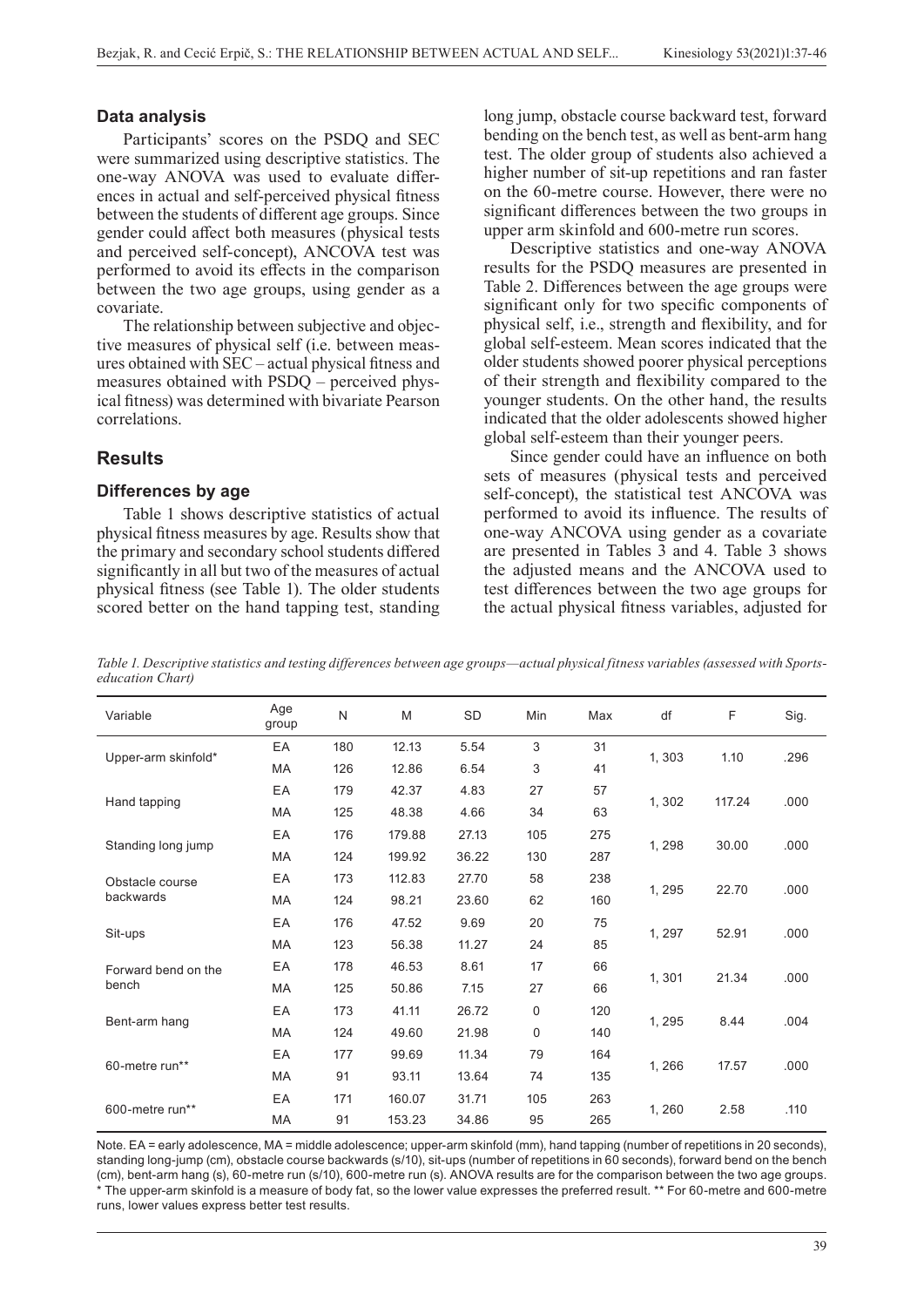| Variable             | Age<br>group | $\mathsf{N}$ | M     | SD   | Min            | Max | df     | F     | Sig. |
|----------------------|--------------|--------------|-------|------|----------------|-----|--------|-------|------|
| Health               | EA           | 162          | 32.54 | 7.18 | 15             | 47  | 1, 298 | 1.71  | .192 |
|                      | <b>MA</b>    | 138          | 33.64 | 7.38 | 8              | 48  |        |       |      |
|                      | EA           | 162          | 22.28 | 5.61 | 9              | 36  |        |       |      |
| Coordination         | MA           | 139          | 21.72 | 5.57 | 9              | 36  | 1, 299 | .762  | .383 |
|                      | EA           | 162          | 24.89 | 6.55 | 6              | 36  |        |       |      |
| Physical activity    | MA           | 139          | 23.70 | 7.84 | 6              | 36  | 1, 299 | 2.037 | .155 |
|                      | EA           | 162          | 24.83 | 7.62 | 6              | 36  |        | 2.878 |      |
| Body fat             | MA           | 139          | 26.33 | 7.72 | 6              | 36  | 1, 299 |       | .091 |
| Sports competence    | EA           | 162          | 22.15 | 6.33 | 6              | 36  |        | 2.728 |      |
|                      | MA           | 139          | 20.92 | 6.61 | 6              | 36  | 1, 299 |       | .100 |
|                      | EA           | 162          | 22.31 | 5.62 | 6              | 35  |        | 1,258 |      |
| Appearance           | MA           | 139          | 23.05 | 5.73 | $\overline{7}$ | 36  | 1, 299 |       | .263 |
|                      | EA           | 162          | 22.53 | 5.27 | 11             | 36  |        | 4.738 |      |
| Strength             | MA           | 139          | 21.08 | 6.30 | 8              | 36  | 1, 299 |       | .030 |
|                      | EA           | 162          | 23.74 | 5.80 | $\overline{7}$ | 36  |        |       |      |
| Flexibility          | <b>MA</b>    | 139          | 22.33 | 5.72 | 8              | 36  | 1, 299 | 4.474 | .035 |
|                      | EA           | 162          | 21.66 | 6.69 | 6              | 36  |        |       |      |
| Fitness/endurance    | MA           | 139          | 20.40 | 7.15 | 6              | 36  | 1, 299 | 2.480 | .116 |
|                      | EA           | 162          | 23.72 | 6.81 | 6              | 36  |        |       |      |
| Global physical-self | MA           | 139          | 23.21 | 6.42 | 6              | 36  | 1, 299 | .438  | .509 |
|                      | EA           | 162          | 32.97 | 7.10 | 10             | 48  |        |       |      |
| Global self-esteem   | MA           | 139          | 34.54 | 6.85 | 10             | 48  | 1,299  | 3.749 | .054 |

*Table 2. Descriptive statistics and testing differences between the age groups—self-perceived physical fitness variables (assessed with PSDQ)*

Note. EA = early adolescence, MA = middle adolescence. ANOVA results are for the comparison between the two age groups.

*Table 3. Adjusted mean values and ANCOVA for testing differences between the age groups adjusted for the covariate (gender) actual physical fitness variables (assessed with Sports-education Chart)*

| Variable                     | Age group | df     | M       | F       | р    | $\eta$ 2 |
|------------------------------|-----------|--------|---------|---------|------|----------|
| Upper-arm skinfold           | EA        | 1,302  | 12.290  | .260    | .611 | .001     |
|                              | MA        |        | 12.622  |         |      |          |
|                              | EA        | 1,301  | 42.386  | 114.978 | .000 | .276     |
| Hand tapping                 | MA        |        | 48.367  |         |      |          |
|                              | EA        | 1, 297 | 178.531 | 57.996  | .000 | .163     |
| Standing long jump           | MA        |        | 201.835 |         |      |          |
| Obstacle course<br>backwards | EA        | 1, 294 | 113.572 | 32.211  | .000 | .099     |
|                              | MA        |        | 97.169  |         |      |          |
|                              | EA        | 1,296  | 47.355  | 59.680  | .000 | .168     |
| Sit-ups                      | MA        |        | 56.614  |         |      |          |
| Forward bend on the          | EA        | 1,300  | 46.750  | 18.335  | .000 | .058     |
| bench                        | MA        |        | 50.548  |         |      |          |
|                              | EA        | 1, 294 | 40.585  | 11.783  | .001 | .039     |
| Bent-arm hang                | MA        |        | 50.338  |         |      |          |
| 60-metre run                 | EA        | 1,265  | 99.908  | 23.186  | .000 | .080     |
|                              | MA        |        | 92.878  |         |      |          |
| 600-metre run                | EA        | 1, 259 | 160.585 | 4.919   | .027 | .019     |
|                              | MA        |        | 152.264 |         |      |          |

Note. Covariate = variable: gender, EA = early adolescence, MA = middle adolescence, df = degrees of freedom; M = adjusted mean, F = Fisher's statistics, p = level of statistical significance,  $\eta^2$  = partial eta squared.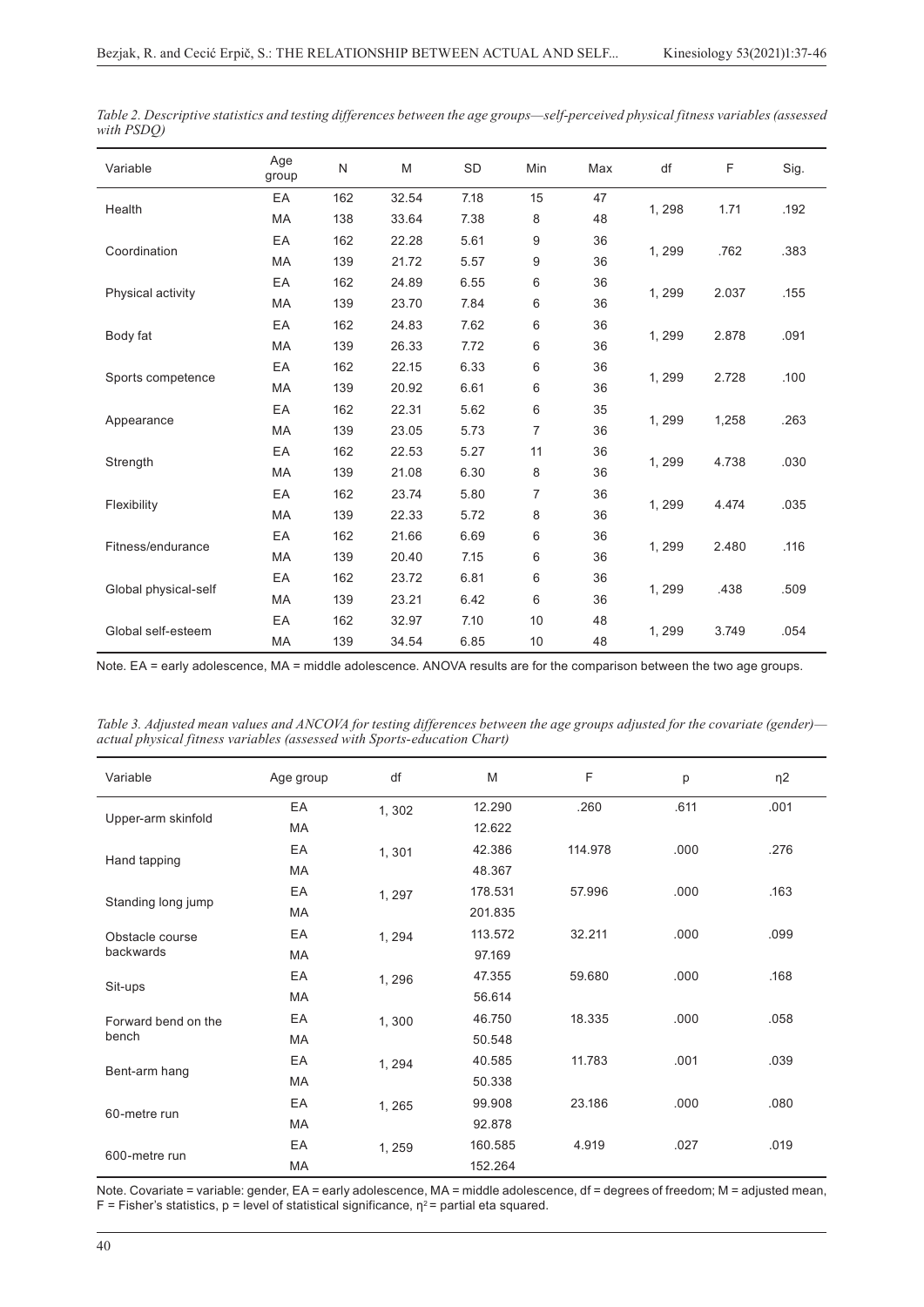gender as a covariate. There was a significant effect (p<.05) of age on the dependent variables of hand tapping, standing long jump, obstacle course backward, sit-ups, forward bending on the bench, bentarm hang, 60- and 600-metre run after controlling for gender. There was no significant effect  $(p>0.05)$ of age on upper arm skinfold after controlling for gender. The partial eta squared values, varying from .019 to .276 (for the variables with a significant effect of age), indicated that the magnitude of their effect was small (Cohen, 1988).

Table 4 shows the adjusted means and ANCOVA used to test the differences between the two age groups for the self-perceived physical fitness variables measured by PSDQ, adjusted for gender as a covariate. Results showed a significant effect  $(p<.05)$  of age on the dependent variables of body fat, strength, flexibility, and global self-esteem after controlling for gender. There was no significant effect  $(p>0.05)$  of age on health, coordination, physical activity, sports competence, appearance, fitness/endurance, and global physical self-esteem after controlling for gender. The effect of all variables was very weak (the partial eta squared values varied between .001 and .014).

## **Correlation between the actual and selfperceived physical fitness**

Table 5 shows the correlation coefficients between the variables SEC and PSDQ for the entire sample of participants. The comparison between SEC and PSDQ showed several significant correlations. Self-perceived physical activity, appearance, flexibility, and general self-esteem correlated strongly with seven out of nine actual physical fitness measures (see Table 5). The percentage of body fat (as measured by the upper arm skinfold), coordination of the whole-body movements (i.e., obstacle course backward), explosive strength (i.e., standing long jump), sprint speed (i.e., 60-metre run), and general endurance (i.e., 600-metre run) correlated strongly with almost all the self-perceived measures of physical self (significant correlations with nine or 10 out of 11 measures). The hand tapping test, which measures the speed of alternating movements, correlated with only one dimension of physical self, namely perception of health.

Tables 6 and 7 show correlations between various measures of actual and self-perceived physical fitness for the two age groups—Table 6 for the early adolescent group and Table 7 for the

*Table 4. Adjusted mean values and ANCOVA for testing differences between the age groups adjusted for the covariate (gender) self-perceived physical fitness variables (assessed with PSDQ)*

| Variable             | Age group | df     | M      | F     | p    | $\eta$ 2 |  |
|----------------------|-----------|--------|--------|-------|------|----------|--|
| Health               | EA        | 1, 297 | 32.491 | 2.148 |      |          |  |
|                      | MA        |        | 33.706 |       | .144 | .007     |  |
| Coordination         | EA        | 1,298  | 22.237 | .545  | .461 | .002     |  |
|                      | MA        |        | 21.774 |       |      |          |  |
| Physical activity    | EA        | 1,298  | 24.840 | 1.753 | .187 | .006     |  |
|                      | MA        |        | 23.762 |       |      |          |  |
|                      | EA        | 1,298  | 24.743 | 4.020 | .046 | .013     |  |
| Body fat             | MA        |        | 26.429 |       |      |          |  |
| Sports competence    | EA        | 1, 298 | 22.102 |       |      | .008     |  |
|                      | MA        |        | 20.982 | 2.377 | .124 |          |  |
|                      | EA        | 1,298  | 22.275 | 1.630 | .203 | .005     |  |
| Appearance           | <b>MA</b> |        | 23.096 |       |      |          |  |
|                      | EA        | 1,298  | 22.475 |       |      |          |  |
| Strength             | MA        |        | 21.145 | 4.319 | .039 | .014     |  |
|                      | EA        | 1,298  | 23.696 |       |      |          |  |
| Flexibility          | MA        |        | 22.383 | 4.077 | .044 | .013     |  |
| Fitness/endurance    | EA        | 1,298  | 21.595 |       |      |          |  |
|                      | <b>MA</b> |        | 20.480 | 2.109 | .148 | .007     |  |
|                      | EA        | 1,298  | 23.670 |       |      |          |  |
| Global physical-self | MA        |        | 23.263 | .293  | .589 | .001     |  |
|                      | EA        | 1,298  | 32.940 |       |      |          |  |
| Global self-esteem   | MA        |        | 34.580 | 4.192 | .041 | .014     |  |

Note. Covariate = variable: gender, EA = early adolescence, MA = middle adolescence; df = degrees of freedom, M = adjusted mean, F = Fisher's statistics, p = level of statistical significance,  $\eta^2$  = partial eta squared.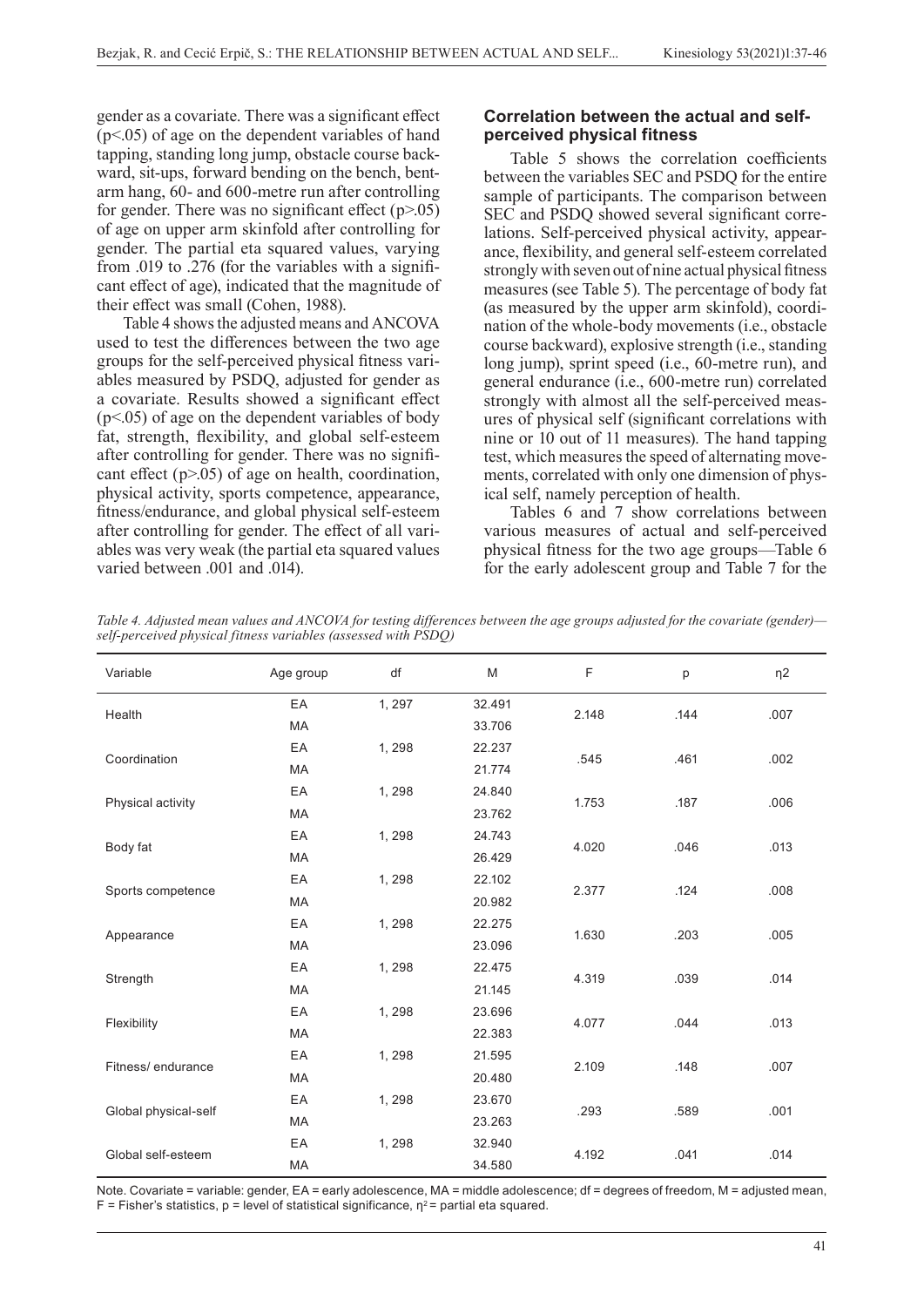middle adolescent group. Compared to the correlations for the total sample of participants, there were fewer significant correlations between the measured variables in each age group. In early adolescence, self-perceived physical activity correlates strongly with body fat percentage (upper arm skinfold) and flexibility (forward bend on the bench), while correlations with the total body coordination (obstacle course backward), abdominal muscle strength (sit-ups), and general endurance (600-metre run test) were moderate. Self-perceived strength did not correlate with any of the actual physical fitness measures, and self-perceived health correlated moderately with only one variable— body fat percentage (upper arm skinfold).

Table 7 shows correlations for the older age group. Several self-perceived measures of physical self (physical activity, body fat, sports competence, flexibility, and fitness/endurance) correlated moderately to strongly with half of the actual measures of physical fitness (six out of 12). Self-perceived health did not correlate with any of the physical fitness measures. In mid-adolescence, explosive strength (standing long jump) and sprint speed (60-metre run) correlated strongly with the majority of the measures associated with self-perception (10 and nine out of 10, respectively).

| Actual hysical<br>fitness       | H                   | C                   | PA       | <b>BF</b>            | <b>SC</b>  | <b>GPS</b>           | A                   | S                 | F        | F/E               | <b>GSE</b>           |
|---------------------------------|---------------------|---------------------|----------|----------------------|------------|----------------------|---------------------|-------------------|----------|-------------------|----------------------|
| Upper-arm<br>skinfold           | $-0.088$            | $-0.303$ "          | $-.274"$ | $-.460"$             | $-0.334$ " | $-.300"$             | $-.212"$            | $-17"$            | $-348"$  | $-0.332$          | $-.277"$             |
| Hand tapping                    | $.151$ <sup>*</sup> | $-048$              | $-.015$  | 880.                 | .000       | .034                 | .014                | $-068$            | $-.038$  | $-.049$           | .079                 |
| Standing long-<br>jump          | .124                | .188"               | .255"    | .180"                | .281"      | $.178$ <sup>**</sup> | .185"               | .123              | .213"    | $.167^\circ$      | $.271$ <sup>**</sup> |
| Obstacle<br>course<br>backwards | $-.167"$            | $-149$ <sup>*</sup> | $-135$   | $-.261"$             | $-.190"$   | $-.140"$             | $-183"$             | .011              | $-192"$  | $-167'$           | $-.190"$             |
| Sit-ups                         | $-069$              | .137                | .196**   | .057                 | $.251$ "   | .105                 | $.144$ <sup>*</sup> | .060              | $.153*$  | .165 <sup>°</sup> | $.143*$              |
| Forward bend<br>on the bench    | $.161*$             | .050                | .183"    | $-.007$              | .056       | .021                 | $-138$ <sup>*</sup> | $-.009$           | .189"    | .095              | .073                 |
| Bent-arm hang                   | .050                | .007                | $-.055$  | $.272$ <sup>**</sup> | $-.004$    | .070                 | .087                | .154 <sup>°</sup> | .029     | .025              | $.146*$              |
| 60-metre run                    | $-152"$             | $-185"$             | $-193"$  | $-124$               | $-285"$    | $-217"$              | $-.212"$            | $-.112$           | $-208"$  | $-192"$           | $-331"$              |
| 600-metre run                   | $-.048$             | $-.229"$            | $-.245"$ | $-.200"$             | $-.318"$   | $-211"$              | $-.176"$            | $-.014$           | $-.224"$ | $-0.349$          | $-195"$              |

*Table 5. Pearson correlation coefficients between the Sports-educational chart and PSDQ—all participants*

Note. H = health, C = coordination, PA = physical activity, BF = body fat, SC = sports competence, GPS = global physical-self, A = appearance, S = strength, F = flexibility, F/E = fitness/ endurance, GSE = global self-esteem. Significant Pearson correlations: \*  $p$  < 05, \*\*  $p$  < 001.

*Table 6. Pearson correlation coefficients between the Sports-educational chart and PSDQ—early adolescence*

| Actual physical<br>fitness      | H       | C            | <b>PA</b>         | <b>BF</b>         | <b>SC</b> | <b>GPS</b>        | A                    | S        | F                    | F/E      | <b>GSE</b> |
|---------------------------------|---------|--------------|-------------------|-------------------|-----------|-------------------|----------------------|----------|----------------------|----------|------------|
| Upper-arm<br>skinfold           | $-165$  | $-.257"$     | $-.231"$          | $-.478"$          | $-296"$   | $-.305"$          | $-255"$              | $-134$   | $-281"$              | $-283"$  | $-285"$    |
| Hand tapping                    | .096    | $-122$       | .005              | .020              | $-.049$   | .008              | $-.084$              | $-156$   | $-.048$              | $-.055$  | $-.051$    |
| Standing long-<br>jump          | .094    | .038         | .115              | .025              | .122      | .091              | .089                 | .020     | .117                 | .002     | .141       |
| Obstacle<br>course<br>backwards | $-142$  | $-130$       | $-186"$           | $-.225"$          | $-164$    | $-.119$           | $-149$               | .050     | $-.202"$             | $-162$   | $-.107$    |
| Sit-ups                         | $-139$  | .084         | .170 <sup>°</sup> | $-137$            | .243"     | .094              | .048                 | $-0.002$ | .121                 | .162     | .080       |
| Forward bend<br>on the bench    | .158    | .047         | .236"             | .053              | .088      | .031              | $-.110$              | $-0.042$ | $.237$ <sup>**</sup> | .089     | .102       |
| Bent-arm hang                   | .111    | .029         | .109              | .181 <sup>°</sup> | .104      | .184 <sup>°</sup> | .061                 | .060     | .116                 | .144     | .120       |
| 60-metre run                    | $-.095$ | $-102$       | $-102$            | .008              | $-.215"$  | $-185^\circ$      | $-.171$ <sup>*</sup> | $-.064$  | $-139$               | $-.110$  | $-.217"$   |
| 600-metre run                   | $-.056$ | $-184^\circ$ | $-.187"$          | $-.201"$          | $-.285"$  | $-.204"$          | $-185$               | $-.078$  | $-.170"$             | $-.260"$ | $-.141$    |

Note. H = health, C = coordination, PA = physical activity, BF = body fat, SC = sports competence, GPS = global physical-self, A = appearance, S = strength, F = flexibility, F/E = fitness/ endurance, GSE = global self-esteem. Significant Pearson correlations: \* p<.05, \*\* p<.001.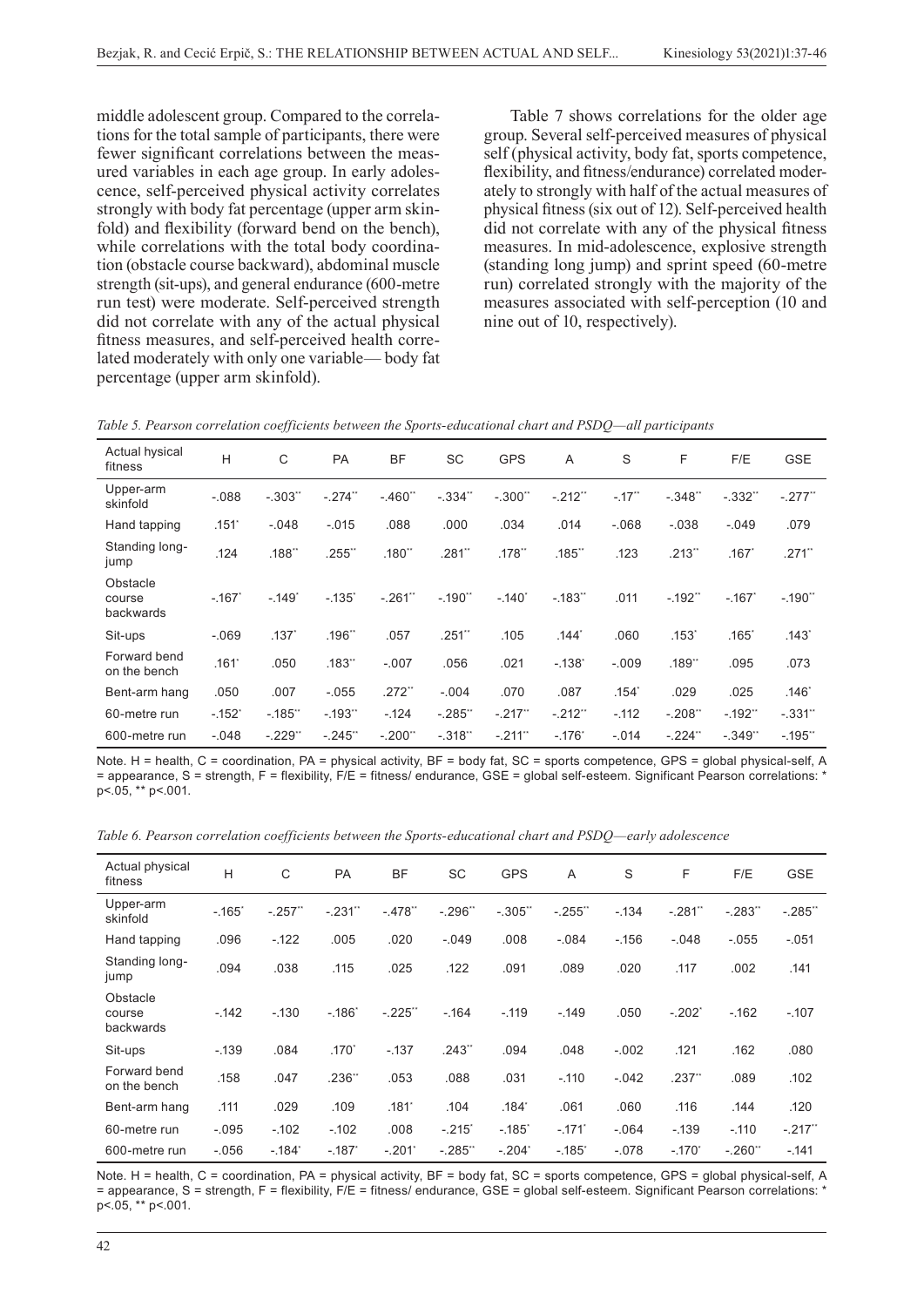| Actual hysical<br>fitness       | H        | C        | PA                   | <b>BF</b>              | <b>SC</b>            | <b>GPS</b> | $\overline{A}$ | S       | F                   | F/E                    | <b>GSE</b>           |
|---------------------------------|----------|----------|----------------------|------------------------|----------------------|------------|----------------|---------|---------------------|------------------------|----------------------|
| Upper-arm<br>skinfold           | $-.017$  | $-.354"$ | $-.311"$             | $-495"$                | $-374$               | $-314"$    | $-.195$        | $-.201$ | $-.417"$            | $-0.383$ <sup>**</sup> | $-346"$              |
| Hand tapping                    | .147     | .092     | $-.001$              | .072                   | .143                 | .069       | .054           | .159    | .092                | .025                   | .095                 |
| Standing long-<br>jump          | .127     | .429**   | .460"                | .359"                  | .562"                | .330"      | .292**         | .319"   | .430"               | $.447$ <sup>**</sup>   | $.423$ <sup>**</sup> |
| Obstacle<br>course<br>backwards | $-166$   | $-.203$  | $-.104$              | $-.272"$               | $-.276"$             | $-.181$    | $-.203$        | $-.097$ | $-.249"$            | $-.227'$               | $-.261$              |
| Sit-ups                         | $-.028$  | $.246*$  | $.270$ <sup>**</sup> | $.263*$                | $.322$ <sup>**</sup> | .120       | .233'          | .204    | .280"               | .235'                  | .139                 |
| Forward bend<br>on the bench    | .121     | .075     | .138                 | $-189$                 | .032                 | $-.004$    | $-.241$        | .092    | .170                | .145                   | $-.082$              |
| Bent-arm hang                   | $-066$   | $-.014$  | $-.218"$             | .382"                  | $-130$               | $-.094$    | .107           | .273"   | $-063$              | $-.107$                | .166                 |
| 60-metre run                    | $-.238$  | $-406"$  | $-0.353$             | $-0.342$ <sup>**</sup> | $-492"$              | $-.306"$   | $-.266"$       | $-.228$ | $-431"$             | $-.381"$               | $-0.564$             |
| 600-metre run                   | $-0.026$ | $-0.315$ | $-.328"$             | $-.203$                | $-0.390$             | $-.231$    | $-161$         | .075    | $-328$ <sup>*</sup> | $-498"$                | $-.341"$             |

*Table 7. Pearson correlation coefficients between the Sports-educational chart and PSDQ—middle adolescence*

Note. H = health, C = coordination, PA = physical activity, BF = body fat, SC = sports competence, GPS = global physical-self, A = appearance, S = strength, F = flexibility, F/E = fitness/ endurance, GSE = global self-esteem. Significant Pearson correlations: \* p<.05, \*\* p<.001.

### **Discussion**

The purpose of this study was twofold: first, to analyse age-related differences in actual and selfperceived physical fitness measures, and second, to evaluate the relationship between self-perceived and objective measures of physical fitness.

In terms of age, the older group of adolescents scored better on all but two measured physical fitness tests. These results confirm the development of alternating movement speed, explosive strength, the whole body coordination, abdominal strength, flexibility, muscular endurance of the shoulder girdle, and sprinting speed over the course of early to mid-adolescence. There were no differences in body fat percentage (upper arm skinfold) and general endurance (600-metre run). Although the lack of increase in body fat percentage is positive as it shows that adolescents generally do not gain body fat over the course of three years, the lack of development in general endurance is alarming. These results imply that the level of general endurance remains the same between early and mid-adolescence over the course of three years. Since cardiorespiratory and muscular fitness have been shown to be associated with the established and emerging risk factors for cardiovascular disease (Ortega, Ruiz, Castillo, & Sjostrom, 2008), promoting activities that improve the level of general endurance in adolescents is very important. The results of our study show that the age of the subjects explains the differences in physical fitness with statistical significance, which is consistent with the findings of numerous other authors (Huotari, Sääkslahti, & Watt, 2009; Malina, et al., 2004; Matejek & Starc, 2013; Starc & Strel, 2010; Starc, Strel, & Kovač, 2010; Strel, et al., 2003).

Age-related differences in self-perceived physical fitness were evident in only two of the specific measures of physical self, i.e., perceptions of strength and flexibility, and in one global measure—global self-esteem. The results suggest that the older adolescents had poorer self-perceptions of strength and flexibility, while on the other hand, they were more self-aware of who they were and how they were perceived by their social environment. The results of this cross-sectional study replicate those by Marsh (1993), who documented almost no changes in physical self-perceptions during adolescence. Most studies using multidimensional instruments report that general physical perception increases later in adolescence and early adulthood (Sonstroem, 1998). Several authors (for a review see Marsh, 1993) describe a general decline in physical self-esteem in adolescence, with a significant drop between the ages of 12 and 16 (Sonstroem, 1998).

Correlations were determined between the physical fitness test scores and PSDQ scales, which are measures of physical self-concept. The results showed many significant correlations between the specific motor skills and the physical self scales, especially when the entire sample was observed. Interestingly, the calculations that included only the younger or only the older group of participants showed fewer significant correlations. Based on these results, we can assume that the relationship between general physical self-concept and psychosomatic status is not direct and general, but rather isolated and specific, i.e. correlated with different aspects of physical fitness. These assumptions were confirmed by Jaakkola and colleagues (2019), who reported the reciprocal nature of the relationships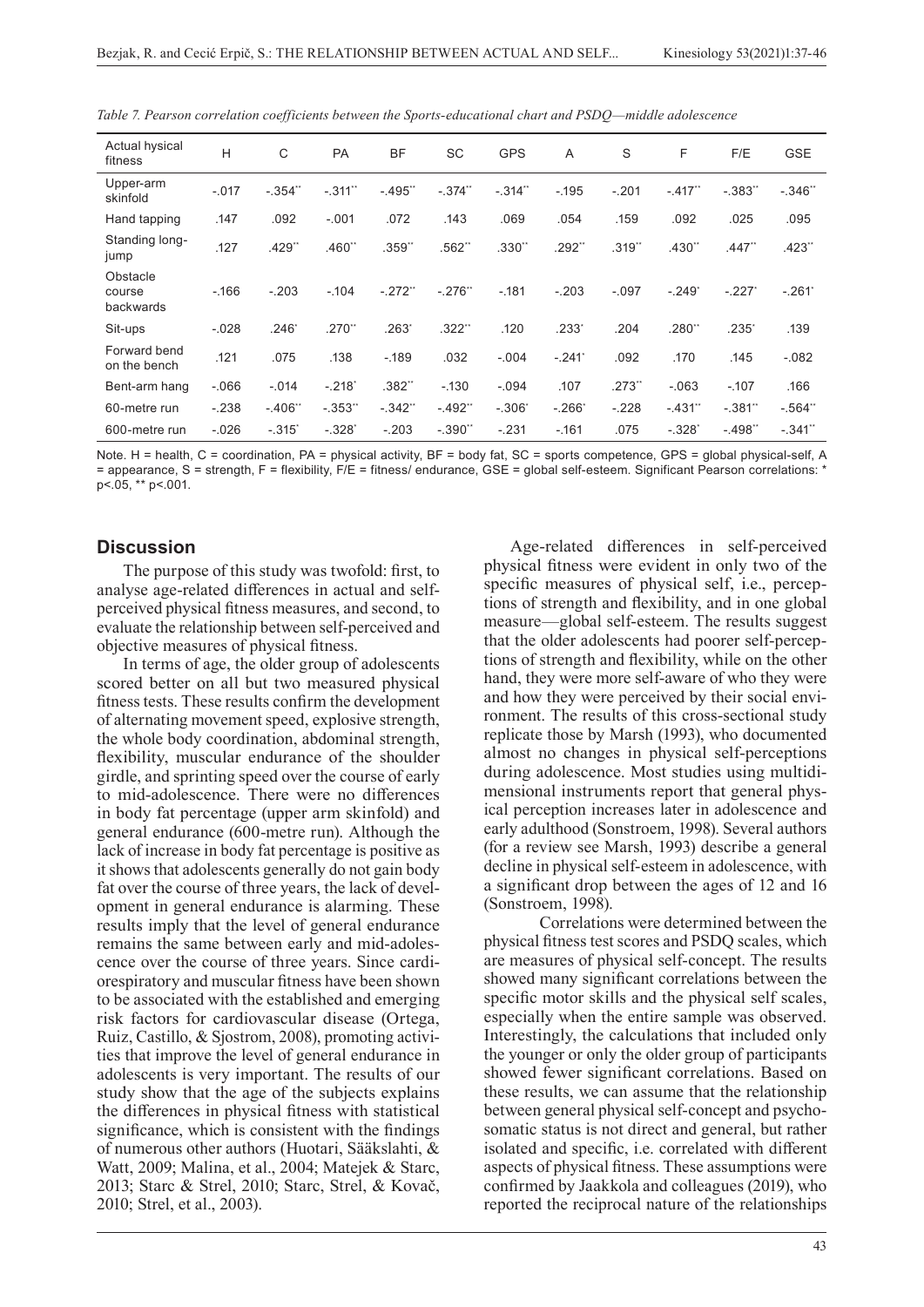between motor skill development, perceived physical competence, health-related fitness, and objectively measured physical activity.

The results showed that specific motor skills, as measured by physical fitness tests, were significantly correlated with both the general self-concept and various aspects of physical self-concept. As in the study by Dunton, Schneider, Graham, and Cooper (2006), the results confirmed that endurance appeared to be positively related to perceptions of being physically active on a regular basis, being good at coordinated movements, being good at sports and having good athletic skills, having less body fat, having a more favourable appearance, and being more flexible and fit. Endurance is positively related to global self-esteem and feeling positive about oneself physically. Results also show that the percentage of body fat, as measured by the upper arm skinfold, correlates significantly with all dimensions of physical self except perception of health. Global self-esteem correlates with body fat percentage, explosive strength, coordination, abdominal muscle strength, muscular endurance of the shoulder girdle and arms, sprint speed, and overall endurance. Global physical self correlates with the same motor dimensions, except for abdominal muscle strength and shoulder girdle muscular endurance.

Correlation analysis shows that in early adolescence fewer than one-third of the correlations (29 out of 99) are significant, whereas in middle adolescence half of the correlations are significant (49 out of 99). Calculations for the entire sample show two-thirds significant correlations (62 of 99). These findings are congruent with those of Marsh and Redmayne (1994), who report relatively weak and few correlations between actual physical fitness and various aspects of the physical self. (Rahmani-Nia, Damitchi, Azizi, and Hoseini, (2011) interpret a rather weak and non-significant association between perceived body composition and skinfold thickness as a result of inaccurate self-assessments by adolescents. It is likely that younger adolescents' self-assessments are strongly influenced by peerrelated norms, which may lead to a relative discrepancy between the actual and perceived physical fitness. As adolescence is a developmental period associated with a number of significant biological,

social and psychological changes, these may also influence health-related quality of life (Cumming, et al., 2011).

Further, this implies that physical fitness is not as closely related to the development of the physical self as had been assumed. Borrego Balsalobrea, López Sáncheza, and Díaz Suárez (2014) report the relationship between endurance and strength as components of physical fitness and the factors that determine physical self-concept. It can be assumed that kinaesthetic sensations only partially contribute to the development of physical selfconcept (Sonstroem, 1998). Therefore, weak correlations are not surprising, but it must be emphasised that motor skills have a stronger relationship with the physical self when viewed in a social context, through feedback information, or in comparison with others. In this way, pure kinaesthetic sensation is complemented by subjective interpretation and social comparison, leading to a more or less positive physical self-concept.

The overall view of the results shows that physical self-concept and actual indicators of physical fitness are related, despite incomplete overlap between psychological dimensions and objective measurements. According to Sonstroem (1998), kinaesthetic feelings only partially contribute to the development of physical self-concept. It should be emphasised that motor skills have a stronger relation to the physical self when viewed in a social context, through feedback information, or in comparison with others. In this way, pure kinaesthetic sensations are complemented by subjective interpretation and social comparison, leading to a more or less positive physical self-concept.

The obtained results can be transferred to physical education, where the development of a positive physical self-concept is one of the most important educational goals. Although physical education is an important environment in which the development and formation of physical self-concept takes place, other aspects such as the influence of significant others must also be taken into account (Jurak, Kovač, & Strel, 2006). These results show us that specific motor skills are closely related to their subjective representations, i.e. aspects of the physical self.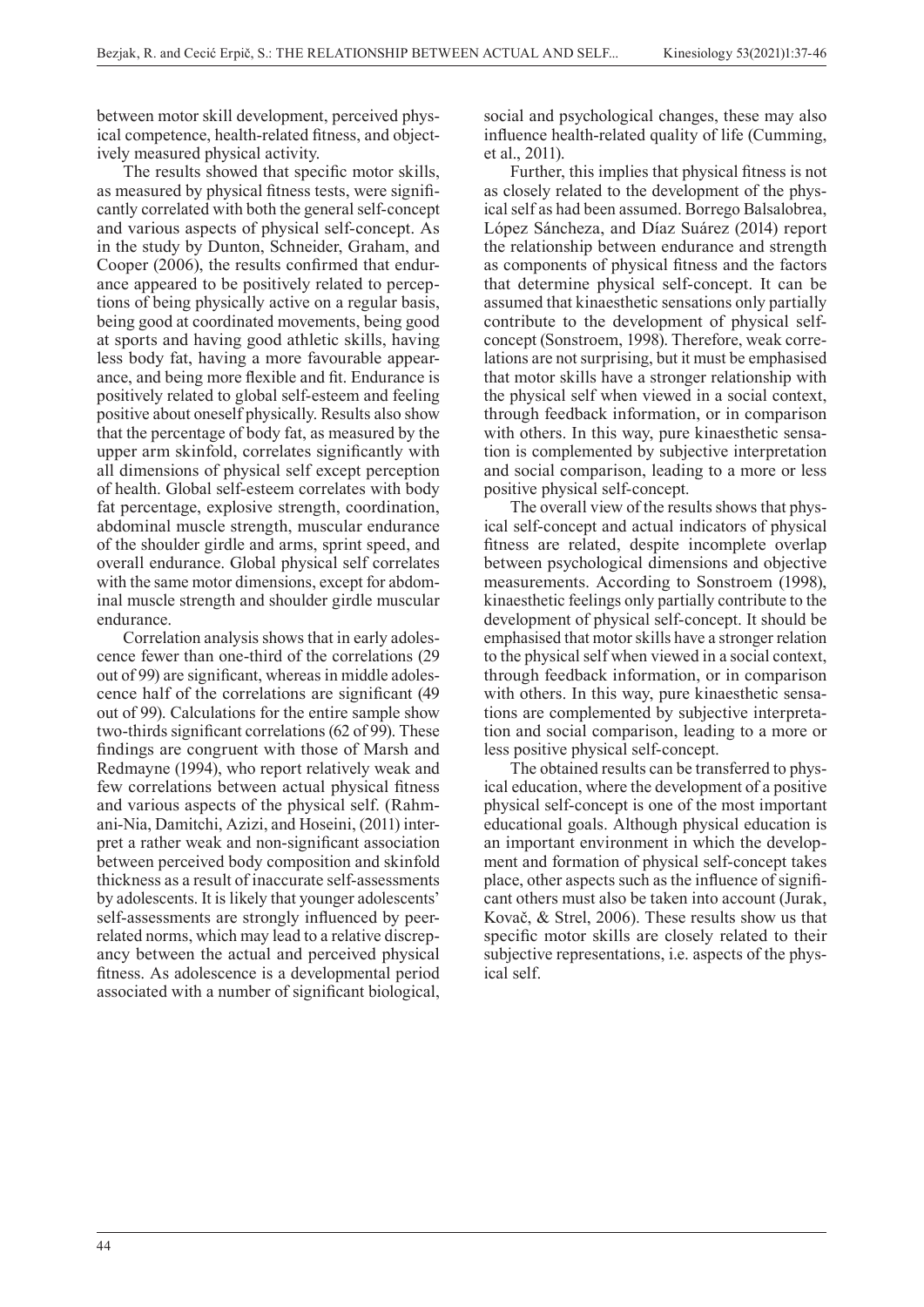#### **References**

- Bezjak, R. (2016). *Vpliv gibalnih sposobnosti in izbranih psiholoških vidikov športne vzgoje na telesno samopodobo učencev*. [Impact of physical abilities and selected psychological aspects of physical education on students' physical self-concept. In Slovenian.] (Doctoral dissertation, University of Ljubljana, Faculty of Sport) University of Ljubljana Digital Archive. https://www.fsp.uni-lj.si/COBISS/Dr/Doktorat22M00143BezjakRobert.pdf 201505010014301160751581
- Borrego Balsalobrea, F.J., López Sáncheza, G.F., & Díaz Suáreza, A. (2014). Relationships between physical fitness and physical self-concept in Spanish adolescents. *Procedia – Social and Behavioral Sciences, 132*, 343-350.
- https://doi.org/10.1016/j.sbspro.2012.11.458
- Carcamo-Oyarzun, J., Estevan, I., & Herrmann, C. (2020). Association between actual and perceived motor competence in school children. *International Journal of Environmental Research and Public Health*, *17*, 3408.
- https://doi.org/10.3390/ijerph17103408
- Carraro, A., Scarpa, S., & Ventura, L. (2010). Relationships between physical self-concept and physical fitness in Italian adolescents. *Perceptual and Motor Skills, 110*(2), 522-530. https://doi.org/10.2466/pms.110.2.522-530 201505012336561148134351
- Cohen, J. (1988). *Statistical power analysis for the behavioral sciences*. Erlbaum: Hillsdale.
- Cumming, S.P., Standage, M., Loney, T., Gammon, C., Neville, H., Sherar, L.B., & Malina, R.M. (2011). The mediating role of physical self-concept on relations between biological maturity status and physical activity in adolescent females. *Journal of Adolescence, 34*, 465-473. https://doi.org/10.1016/j.adolescence.2010.06.006 20150502110311719353556
- Dunton, G.F., Schneider, M., Graham, D.J., & Cooper, D.M. (2006). Physical activity, fitness, and physical selfconcept in adolescent females. *Pediatric Exercise Science, 18*, 240-251. https://doi.org/1010.1123/pes.18.2.240 20150502163906268584013
- Fox, K.R. (1998). Advances in the measurement of physical self. In J.L. Duda (Ed.), *Advances in sport and exercise psychology measurement* (pp. 295-310). Morgantown: Fitness Information Technology. 20150503023129940586090
- Hagger, M.S., Chatzisarantis, N.L.D., Biddle, S.J.H., & Orbell, S. (2001). Antecedents of children's physical activity intentions and behaviour: Predictive validity and longitudinal effects. *Psychology and Health, 16*, 391-407. https://doi.org/10.1080/08870440108405515 201505030354501865887046
- Huotari, P., Sääkslahti, A., & Watt, A. (2009). Associations between the self-estimated and actual physical fitness scores of Finnish grade 6 students. *Facta Universitatis, 7*(1), 27-36. 20150501233853453264236
- Jaakkola, T., Huhtiniemi, M., Salin, K., Seppälä, S., Lahti, J., Hakonen, H., & Stodden, D.F. (2019). Motor competence, perceived physical competence, physical fitness, and physical activity within Finnish children. *Scandinavian Journal of Medicine and Science in Sports, 29*, 7, 1013-1021. https://doi.org/1010.1111/sms.13412
- Jaakkola, T., & Washington, T.L. (2011). Measured and perceived physical fitness, intention and self-reported physical activity in adolescence. *Advances in Physical Education, 1*(2), 16-22. https://doi.org/10.4236/ape.2011.12004 20150501234250459153414
- Jurak, G., Kovač, M., & Strel, J. (2006). Impact of the additional physical education lessons programme of the physical and motor development of 7- to 10-year-old children. *Kinesiology, 38*(2), 105-115. 201505012341181969484687
- Kovač, M., Jurak, G., Starc, G., Leskošek, B., & Strel, J. (2011). *Športnovzgojni karton: Diagnostika in ovrednotenje telesnega in gibalnega razvoj otrok in mladine v Sloveniji*. [Sports-educational Chart: Diagnostics and evaluation of physical and motor development of children and youth in Slovenia. In Slovenian.] Ljubljana: Fakulteta za šport.
- Labbrozzi, D., Robazza, C., Bertollo, M., Bucci, I., & Bortoli, L. (2013). Pubertal development, physical self-perception, and motivation toward physical activity in girls. *Journal of Adolescence, 36*, 759-765. https://doi.org/1010.1016/j. adolescence.2013.06.002 20150501234813991739750
- Lintunen, T. (1999). Development of self-perceptions during the school years. In Y. Vanden Auweele, F. Bakker, S. Biddle, M. Durand & R. Seiler (Eds.), *Psychology for physical educators* (pp. 115-134). Champaign: Human Kinetics. 201504302147471673638344
- Malina, R.M., Bouchard, C., & Bar-Or, O. (2004). *Growth, maturation, and physical activity.* Champaign: Human Kinetics. 20150502113550653483391
- Marsh, H.W. (1993). Physical fitness self-concept: Relations of physical fitness to field and technical indicators for boys and girls aged 9-15. *Journal of Sport and Exercise Psychology, 15*, 184-206. 20150502135126276080608
- Marsh, H.W., & Redmayne, R.S. (1994). A multidimensional physical self-concept and its relation to multiple components of physical fitness. *Journal of Sport and Exercise Psychology, 16*, 43-55. 201505030206561742427946
- Marsh, H.W., Richards, G.E., Johnson, S., Roche, L., & Tremayne, P. (1994). Physical Self-Description Questionnaire: Psychometric properties and multitrait-multimethod analysis of relations to existing instruments. *Journal of Sport and Exercise Psychology, 16*, 270-305. 201505010006321246777892
- Matejek, Č., & Starc, G. (2013). The relationship between children's physical fitness and gender, age and environmental factors. *Annales Kinesiologiae, 4*(2), 17-30. 20150502113902238211989